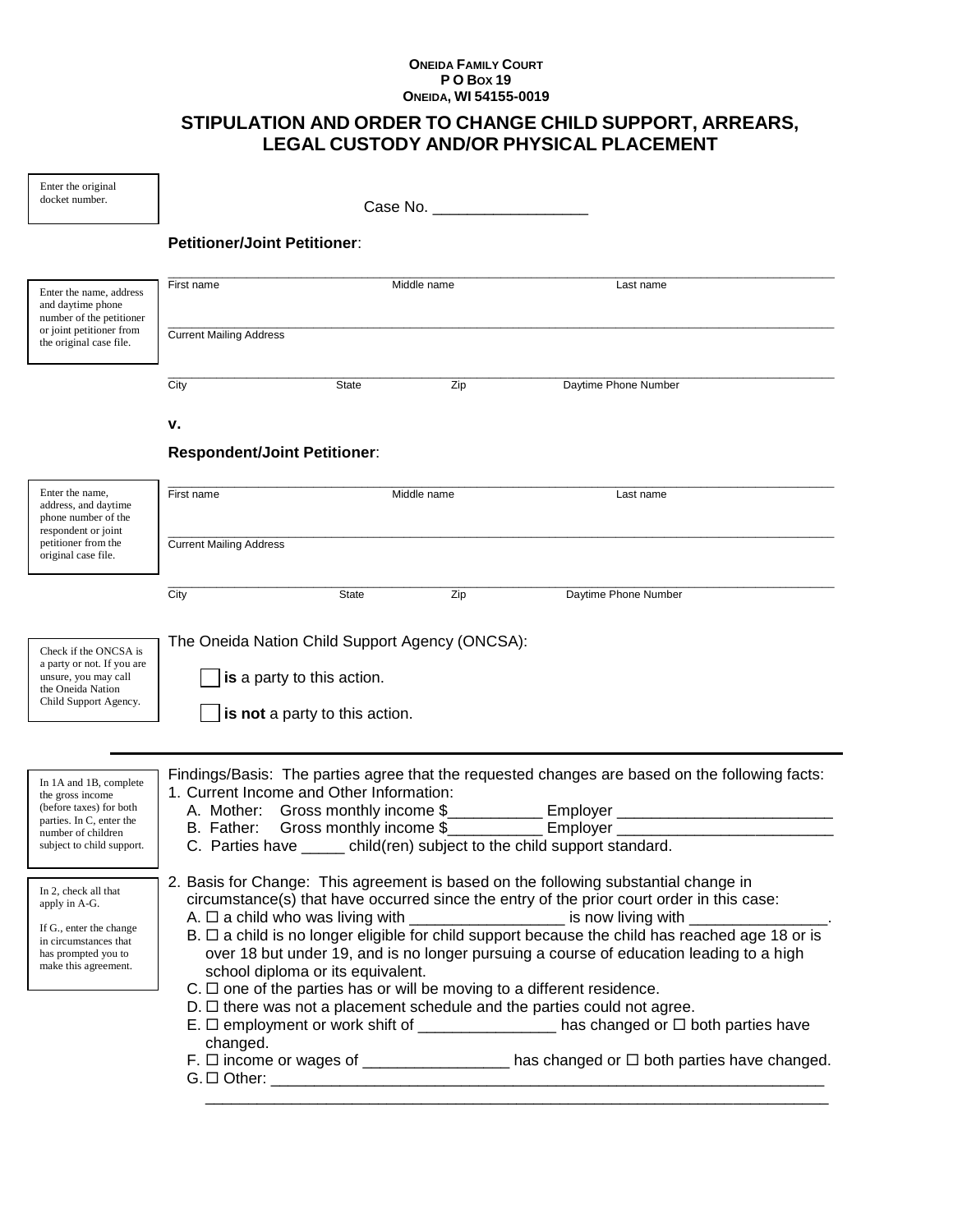## **ONEIDA FAMILY COURT P O BOX 19 ONEIDA, WI 54155-0019**

| If you are modifying                                                                                                                                                                                                                         | Agreements: The parties agree that the judgment or order in this case should be changed as                                                                                                                                    |  |  |  |  |  |  |
|----------------------------------------------------------------------------------------------------------------------------------------------------------------------------------------------------------------------------------------------|-------------------------------------------------------------------------------------------------------------------------------------------------------------------------------------------------------------------------------|--|--|--|--|--|--|
| financial orders, check<br>1. Complete all sections                                                                                                                                                                                          | follows, and that the Court may enter this stipulation as an order without a court hearing.                                                                                                                                   |  |  |  |  |  |  |
| you are changing in 1A-<br>C. If you are changing                                                                                                                                                                                            | 1. O Modify Current Financial Order(s)                                                                                                                                                                                        |  |  |  |  |  |  |
| child support, check                                                                                                                                                                                                                         | A. $\Box$ Child support:                                                                                                                                                                                                      |  |  |  |  |  |  |
| 1A. In $1.A.1.$ , enter the<br>current child support                                                                                                                                                                                         | 1. That is currently $\Box$ held open (\$0) $\Box$ \$______ or _____% per __________.                                                                                                                                         |  |  |  |  |  |  |
| order. In 1.A.2., check<br>a. or b. and state the                                                                                                                                                                                            | to                                                                                                                                                                                                                            |  |  |  |  |  |  |
| amount you are                                                                                                                                                                                                                               | the control of the control of the control of the control of the control of the control of the control of the control of the control of the control of the control of the control of the control of the control of the control |  |  |  |  |  |  |
| changing the child<br>support to and the                                                                                                                                                                                                     | To the following as of the first day of the month of ____________________, 20__:<br>2.                                                                                                                                        |  |  |  |  |  |  |
| parent responsible for                                                                                                                                                                                                                       |                                                                                                                                                                                                                               |  |  |  |  |  |  |
| payments.                                                                                                                                                                                                                                    |                                                                                                                                                                                                                               |  |  |  |  |  |  |
|                                                                                                                                                                                                                                              | request of either party or a referral from an economic support agency.                                                                                                                                                        |  |  |  |  |  |  |
| In $1.A.3.,$ check the<br>standard calculation that<br>applies to the specifics<br>of this case after<br>considering the gross<br>income of the parties,<br>other payment<br>obligations of the<br>parties, and physical<br>placement of the | c. $\Box$ \$________________ per ______________ and paid by:                                                                                                                                                                  |  |  |  |  |  |  |
|                                                                                                                                                                                                                                              |                                                                                                                                                                                                                               |  |  |  |  |  |  |
|                                                                                                                                                                                                                                              | 3. This new order for child support is based on Child Support Percentage of<br>Income Standard:                                                                                                                               |  |  |  |  |  |  |
|                                                                                                                                                                                                                                              | $\Box$ 17% for one child<br>$\Box$ split-placement formula                                                                                                                                                                    |  |  |  |  |  |  |
|                                                                                                                                                                                                                                              | $\Box$ 25% for two children<br>$\Box$ shared-placement formula                                                                                                                                                                |  |  |  |  |  |  |
|                                                                                                                                                                                                                                              | $\Box$ 29% for three children<br>$\Box$ 31% for four children<br>$\Box$ serial-family payer formula                                                                                                                           |  |  |  |  |  |  |
| children.                                                                                                                                                                                                                                    | $\Box$ low-income payer formula<br>$\Box$ 34% for five or more children                                                                                                                                                       |  |  |  |  |  |  |
|                                                                                                                                                                                                                                              | $\Box$ high-income payer formula                                                                                                                                                                                              |  |  |  |  |  |  |
|                                                                                                                                                                                                                                              | $B. \Box$ Arrears:                                                                                                                                                                                                            |  |  |  |  |  |  |
|                                                                                                                                                                                                                                              | □ Child Support (CUSTA) \$__________as of_________; Payable \$____________per_____<br>□ Past Due Support   \$_________as of_________; Payable \$____________per_____                                                          |  |  |  |  |  |  |
|                                                                                                                                                                                                                                              |                                                                                                                                                                                                                               |  |  |  |  |  |  |
|                                                                                                                                                                                                                                              | C. $\Box$ Child Support Arrears Balance:<br>is forgiving arrears owed to her/him in the amount of<br>ப                                                                                                                        |  |  |  |  |  |  |
|                                                                                                                                                                                                                                              |                                                                                                                                                                                                                               |  |  |  |  |  |  |
|                                                                                                                                                                                                                                              | (If arrears are being forgiven in full, the court can only expunge arrears owed to a party (not owed to the State) as of<br>the date the expungement is processed by Oneida Tribe Child Support Agency.)                      |  |  |  |  |  |  |
|                                                                                                                                                                                                                                              | 2. Payments shall be made:                                                                                                                                                                                                    |  |  |  |  |  |  |
| In 2, check A. or B.                                                                                                                                                                                                                         | A. $\Box$ No payments are ordered.                                                                                                                                                                                            |  |  |  |  |  |  |
| If $B_{\cdot}$ , check 1. or 2.                                                                                                                                                                                                              | B. □ to the Wisconsin Support Collections Trust Fund (WI SCTF) at:                                                                                                                                                            |  |  |  |  |  |  |
| If 2., complete the                                                                                                                                                                                                                          | Box 74700                                                                                                                                                                                                                     |  |  |  |  |  |  |
| payer's employer<br>information.                                                                                                                                                                                                             | Milwaukee, WI 53274-0700<br>1. □ directly from the payer to the WI SCTF (only allowable if self-employed)                                                                                                                     |  |  |  |  |  |  |
|                                                                                                                                                                                                                                              | 2. $\Box$ by income assignment form the payer's employer as indicated below:                                                                                                                                                  |  |  |  |  |  |  |
|                                                                                                                                                                                                                                              | Employer Name: _                                                                                                                                                                                                              |  |  |  |  |  |  |
|                                                                                                                                                                                                                                              |                                                                                                                                                                                                                               |  |  |  |  |  |  |
|                                                                                                                                                                                                                                              |                                                                                                                                                                                                                               |  |  |  |  |  |  |
|                                                                                                                                                                                                                                              |                                                                                                                                                                                                                               |  |  |  |  |  |  |
|                                                                                                                                                                                                                                              |                                                                                                                                                                                                                               |  |  |  |  |  |  |
| If you are requesting<br>changes to physical                                                                                                                                                                                                 | 3. Modify<br>A. $\Box$ Physical Placement Order (time with children) for the following children: __________________                                                                                                           |  |  |  |  |  |  |
| placement check A and<br>enter the names of the                                                                                                                                                                                              |                                                                                                                                                                                                                               |  |  |  |  |  |  |
| children for whom you                                                                                                                                                                                                                        |                                                                                                                                                                                                                               |  |  |  |  |  |  |
| have agreed to changes.<br>Check 1, 2, 3, or 4,                                                                                                                                                                                              | to primary physical placement with (Name of Parent) ____________________________                                                                                                                                              |  |  |  |  |  |  |
| enter the parents' names<br>as requested and enter                                                                                                                                                                                           | 2. □ from shared physical placement to primary physical placement with (Name of Parent):                                                                                                                                      |  |  |  |  |  |  |
| or attach the new                                                                                                                                                                                                                            | 3. $\Box$ from primary physical placement to shared physical placement.                                                                                                                                                       |  |  |  |  |  |  |
| placement schedule.                                                                                                                                                                                                                          | 4. $\Box$ from the current shared physical placement schedule (if any) to a new shared physical                                                                                                                               |  |  |  |  |  |  |
| If making a change to                                                                                                                                                                                                                        | placement schedule. The new schedule for the changes in 1-4 above is as follows:                                                                                                                                              |  |  |  |  |  |  |
| terms of placement<br>related to supervision,                                                                                                                                                                                                |                                                                                                                                                                                                                               |  |  |  |  |  |  |
| check 5 and complete<br>all relevant information.                                                                                                                                                                                            |                                                                                                                                                                                                                               |  |  |  |  |  |  |
|                                                                                                                                                                                                                                              |                                                                                                                                                                                                                               |  |  |  |  |  |  |
|                                                                                                                                                                                                                                              | be $\Box$ supervised or $\Box$ unsupervised.                                                                                                                                                                                  |  |  |  |  |  |  |